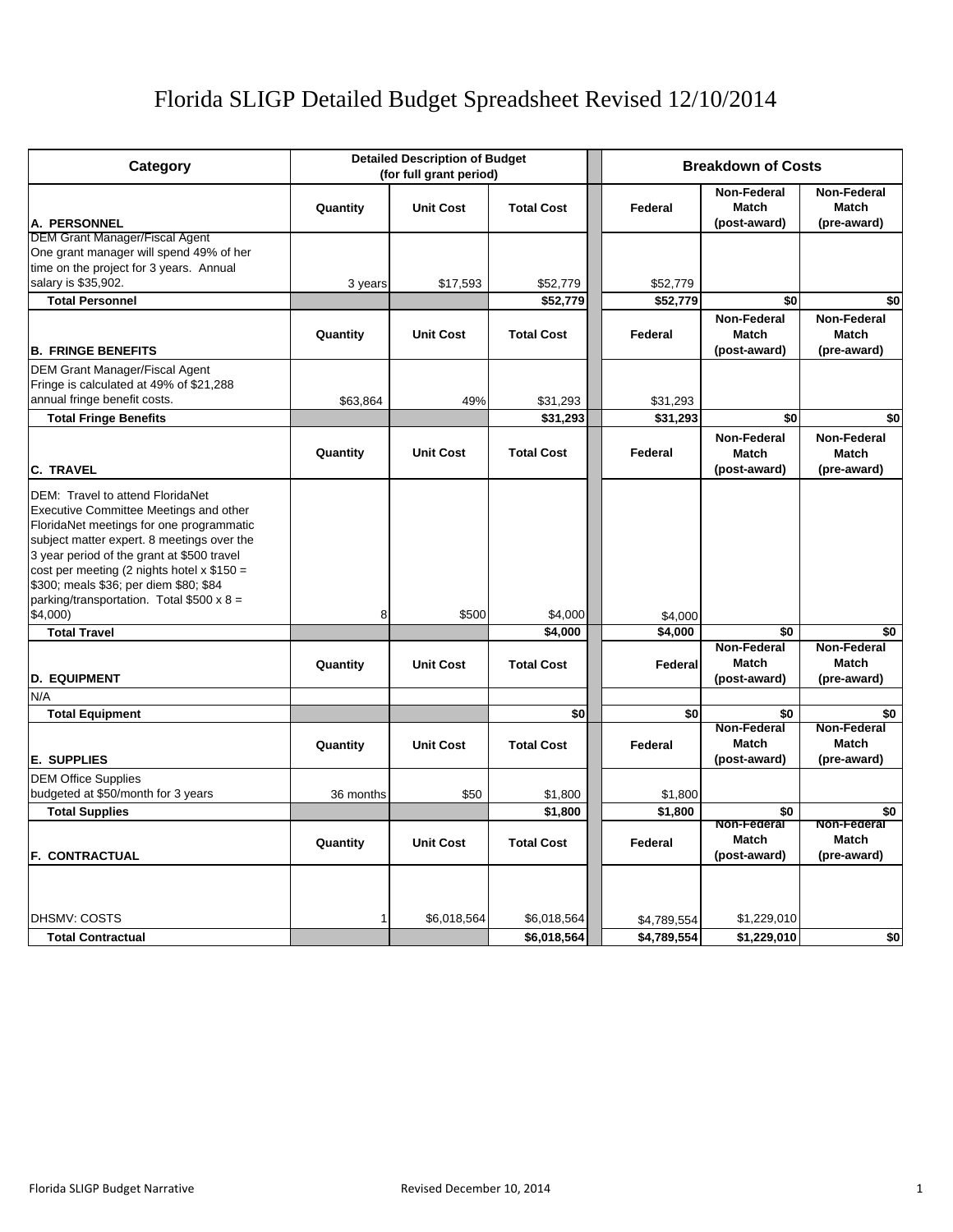| IG. CONSTRUCTION                                                                                                                                                                                                             | Quantity | <b>Unit Cost</b> | <b>Total Cost</b> | Federal     | Non-Federal<br>Match<br>(post-award) | Non-Federal<br>Match<br>(pre-award) |
|------------------------------------------------------------------------------------------------------------------------------------------------------------------------------------------------------------------------------|----------|------------------|-------------------|-------------|--------------------------------------|-------------------------------------|
| N/A                                                                                                                                                                                                                          |          |                  |                   |             |                                      |                                     |
| <b>Total Construction</b>                                                                                                                                                                                                    |          |                  | \$0               | \$0         | \$0                                  | \$0                                 |
| H. OTHER                                                                                                                                                                                                                     | Quantity | <b>Unit Cost</b> | <b>Total Cost</b> | Federal     | Non-Federal<br>Match<br>(post-award) | Non-Federal<br>Match<br>(pre-award) |
| DEM Direct support costs for personnel<br>charged to the program (i.e. rent,<br>telephone, postage, etc). Annual figure of<br>\$13,000 is used to budget these costs of<br>which 49% will be charged to the grant<br>program | \$39,000 | 49%              | \$19,110          | \$19,110    |                                      |                                     |
|                                                                                                                                                                                                                              |          |                  |                   |             |                                      |                                     |
| <b>Total Other</b>                                                                                                                                                                                                           |          |                  | \$19,110          | \$19,110    | \$0                                  | \$0                                 |
| <b>TOTAL DIRECT CHARGES</b>                                                                                                                                                                                                  |          |                  | \$6,127,546       | \$4,898,536 | \$1,229,010                          | \$0                                 |
| <b>INDIRECT CHARGES</b><br>L                                                                                                                                                                                                 | Quantity | <b>Unit Cost</b> | <b>Total Cost</b> | Federal     | Non-Federal<br>Match<br>(post-award) | Non-Federal<br>Match<br>(pre-award) |
| DEM Indirect Costs 20.82% of salary &<br>benefit costs only                                                                                                                                                                  | \$84,072 | 20.82%           | \$17,504          | \$17,504    |                                      |                                     |
| <b>Total Indirect</b>                                                                                                                                                                                                        |          |                  | \$17,504          | \$17,504    | \$0                                  | \$0                                 |
| <b>IJ. TOTAL DIRECT &amp; INDIRECT</b>                                                                                                                                                                                       |          |                  | \$6,145,050       | \$4,916,040 | \$1,229,010                          | \$0                                 |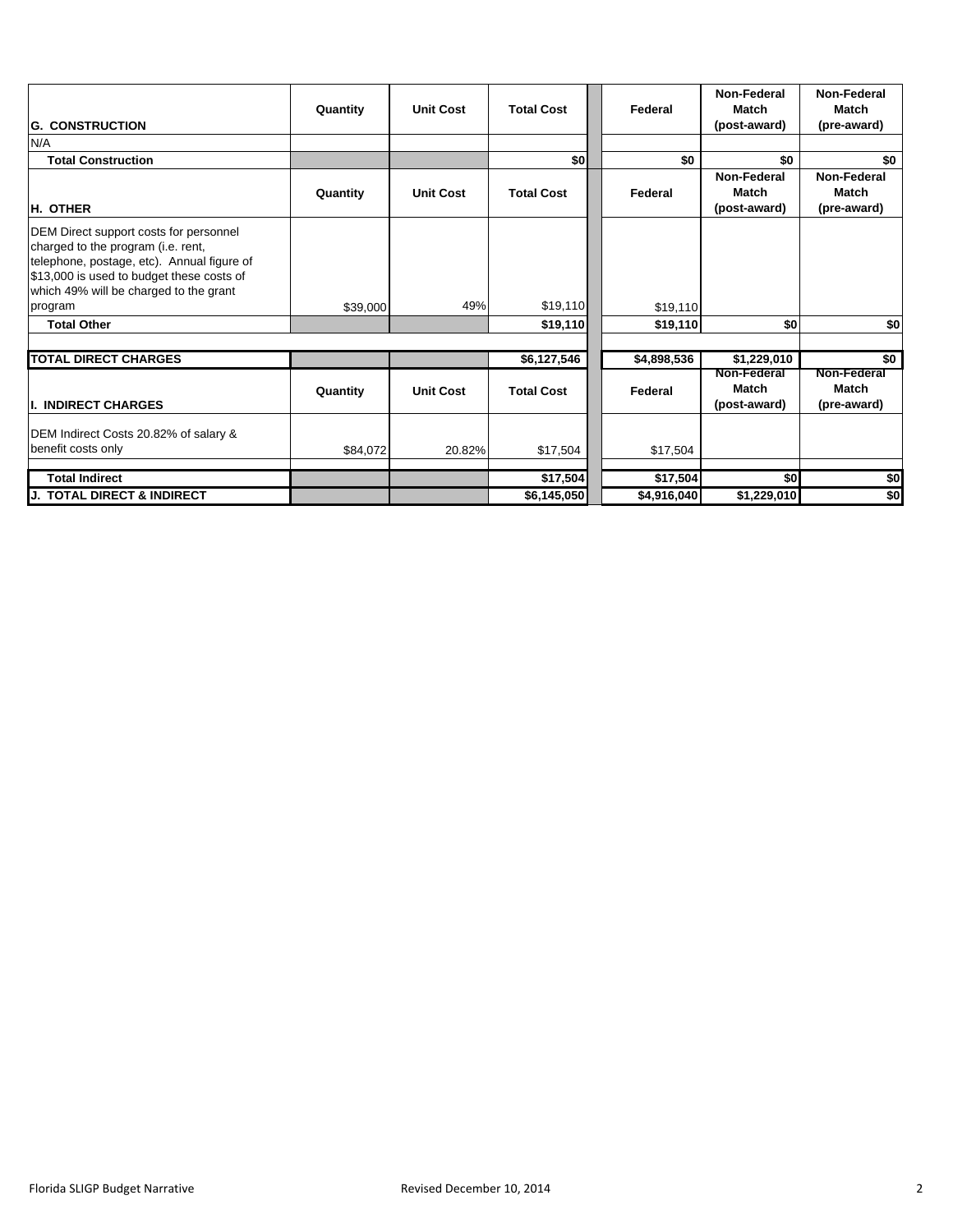

## **State and Local Implementation Grant Program**

# **Budget Narrative**

| Personnel           |          |
|---------------------|----------|
| <b>Federal:</b>     | \$52,779 |
| <b>Non-Federal:</b> | 80       |
| Total:              | \$52,779 |

See the Detailed Budget Spreadsheet for calculations

- Grant Manager (Federal): This person will provide grant management support ensuring that all federal reporting requirements are met as the Division of Emergency Management (DEM) is the designated State Authorized Agency. She will spend 49% of her time on SLIGP grant activities. The position being proposed currently manages grant agreements for the State Homeland Security Grant Program, Law Enforcement Terrorism Planning and Prevention Program, and the Transit Security Grant Program. This position's annual salary based on state legislative salary actions will be \$35,902 on 10/1/13. The non-federal share amount will be provided by the Department of Highway Safety and Motor Vehicles.
- DEM will have one other staff person as the programmatic liaison with the FloridaNet program. This individual will not have any salary costs paid from the SLIGP grant.

## **Fringe**

| <b>Federal:</b>     | \$31,293 |
|---------------------|----------|
| <b>Non-Federal:</b> | SO.      |
| Total:              | \$31,293 |

See the Detailed Budget Spreadsheet for calculations

• Grant Manager (Federal): Benefits include FICA, health insurance, dental insurance, disability insurance, life insurance and retirement. This position spends 49% of her time on SLIGP, so of the annual total for fringe benefits of \$21,288, 49%of this figure has been allocated to this grant each year. The non-federal share amount will be provided by the Department of Highway Safety and Motor Vehicles

## **Travel**

| <b>Federal:</b>     | \$4,000 |
|---------------------|---------|
| <b>Non-Federal:</b> | SO.     |
| Total:              | \$4,000 |

See the Detailed Budget Spreadsheet for calculations

• Travel for FloridaNet Meetings(Federal): DEM's FloridaNet liaison will be attending FloridaNet Executive and other FloridaNet meetings. If the agenda for each of the meetings involve issues other than public safety broadband network, the SLIGP grant will not be assessed the travel costs related to the other issues. The costs will be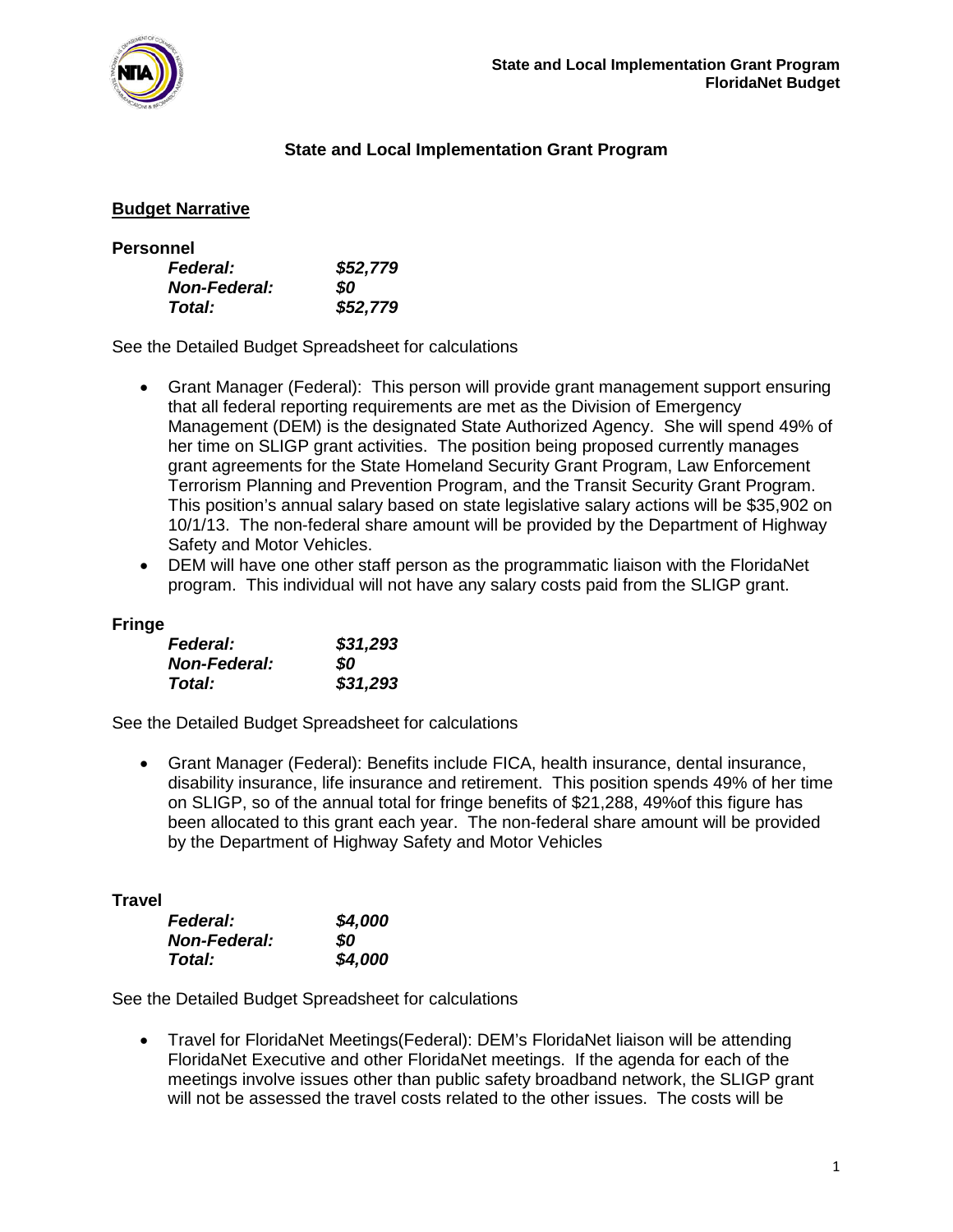

calculated based on the percentage of the agenda related to the public safety broadband network. Travel costs include airfare (if applicable), hotel, rental car, meals and per diem. Estimating 8 meetings over the 3 year period at \$500 per meeting for travel. The non-federal share amount will be provided by the Department of Highway Safety and Motor Vehicles

## **Equipment**

| <b>Federal:</b>     | 80 |
|---------------------|----|
| <b>Non-Federal:</b> | 80 |
| Total:              | 80 |

DEM does not plan to have any equipment costs for this grant program.

## **Supplies**

| <b>Federal:</b>     | \$1,800 |
|---------------------|---------|
| <b>Non-Federal:</b> | SO.     |
| Total:              | \$1,800 |

See the Detailed Budget Spreadsheet for calculations

• Office Supplies (Federal): This includes paper, folders, pens, pencils, printer toner, and other general office supplies which will be used by the Grant Manager and DEM's programmatic staff for grant-related activities. The non-federal share amount will be provided by the Department of Highway Safety and Motor Vehicles.

### **Contractual**

| <b>Federal:</b>     | \$4,789,554 |
|---------------------|-------------|
| <b>Non-Federal:</b> | \$1,229,010 |
| Total:              | \$6,018,564 |

DEM is passing through \$4,789,554 in Federal funds to the Florida Department of Highway Safety and Motor Vehicles (DHSMV). DHSMV is providing the 20% on the total federal award of \$4,916,040 which is \$1,229,010.

### **Construction**

| <b>Federal:</b>     | 80 |
|---------------------|----|
| <b>Non-Federal:</b> | 80 |
| Total:              | 80 |

DEM does not plan to have any construction costs for this grant program.

### **Other**

| <b>Federal:</b>     | \$19,110 |
|---------------------|----------|
| <b>Non-Federal:</b> | SO       |
| Total:              | \$19,110 |

See the Detailed Budget Spreadsheet for calculations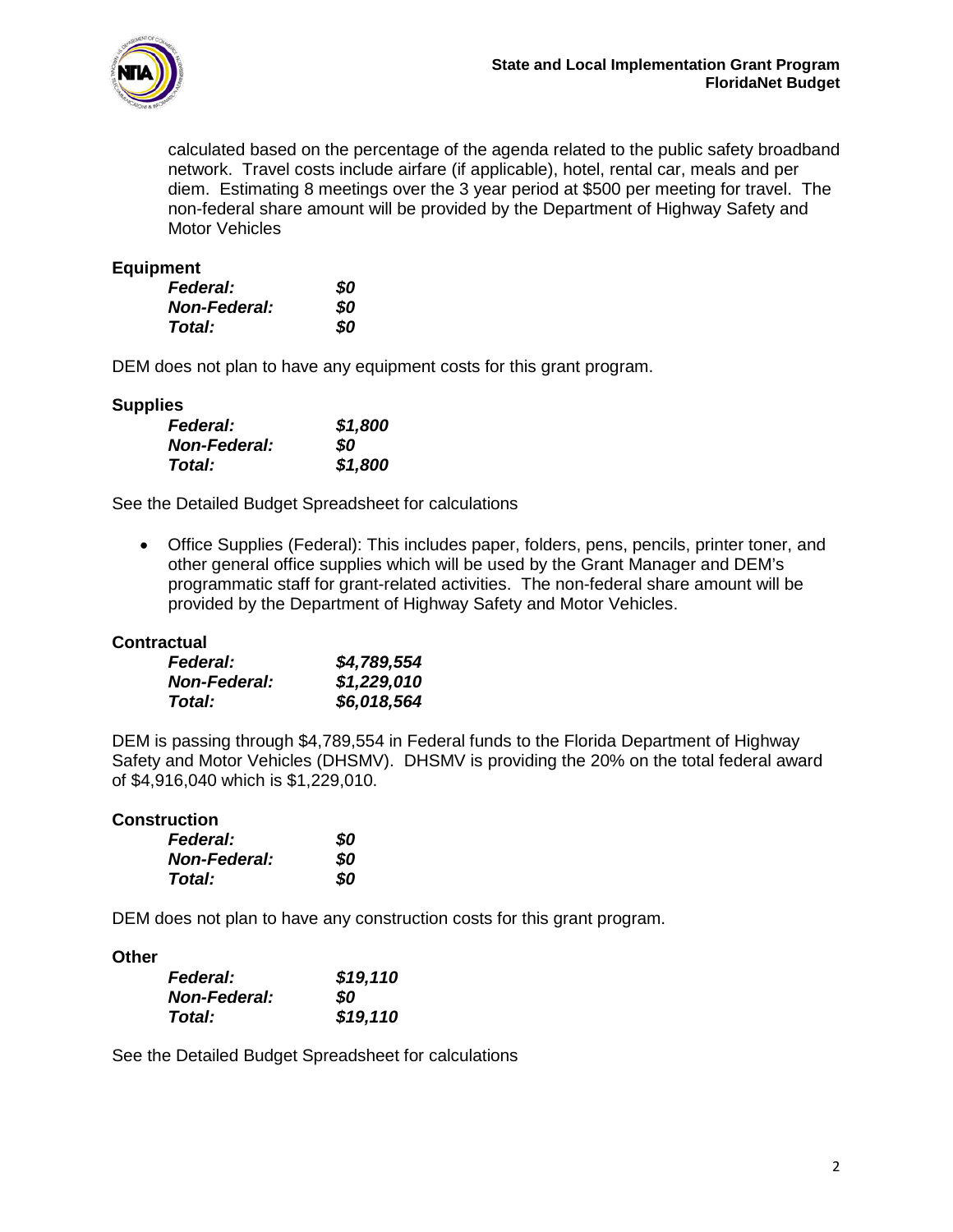

• (Federal): These are direct support costs including but not limited to .rent, telephone, postage, software licenses, email, network access, risk management insurance (general liability, workmen's compensation, etc), statewide personnel assessments, office equipment leasing, and security. The Division of Emergency Management uses a budget figure of \$13,000 per year per staff of which 49% will be assessed to the SLIGP grant. The non-federal share amount will be provided by the Department of Highway Safety and Motor Vehicles.

## **Indirect**

| <b>Federal:</b>     | \$17,504 |
|---------------------|----------|
| <b>Non-Federal:</b> | SO.      |
| Total:              | \$17,504 |

• Indirects (Federal): The Division of Emergency Management (DEM) has a Negotiated Indirect Cost Rate Agreement with the U.S. Department of Justice. Our current approved rate is 20.82% which is assessed only against the salary and benefit costs. DEM's cost allocation plan only includes costs related to the salary, benefits and support costs for the division's administrative staff (Personnel, Legal, Information Technology, Inspector General and Finance & Accounting) which are identified in the plan. Support costs for staff directly charged to a program are borne by the grant program funding. Due to a re-organization at the state level, a change in DEM's cognizant agency has changed to the U.S. Department of Health and Human Services. A new cost allocation is currently under development but follows the same premise and parameters as the cost allocation plan submitted to the U.S. Department of Justice. The non-federal share amount will be provided by the Department of Highway Safety and Motor Vehicles.

## **TOTALS**

| <b>Federal:</b>     | \$4,916,040 |
|---------------------|-------------|
| <b>Non-Federal:</b> | \$1,229,010 |
| Total:              | \$6,145,050 |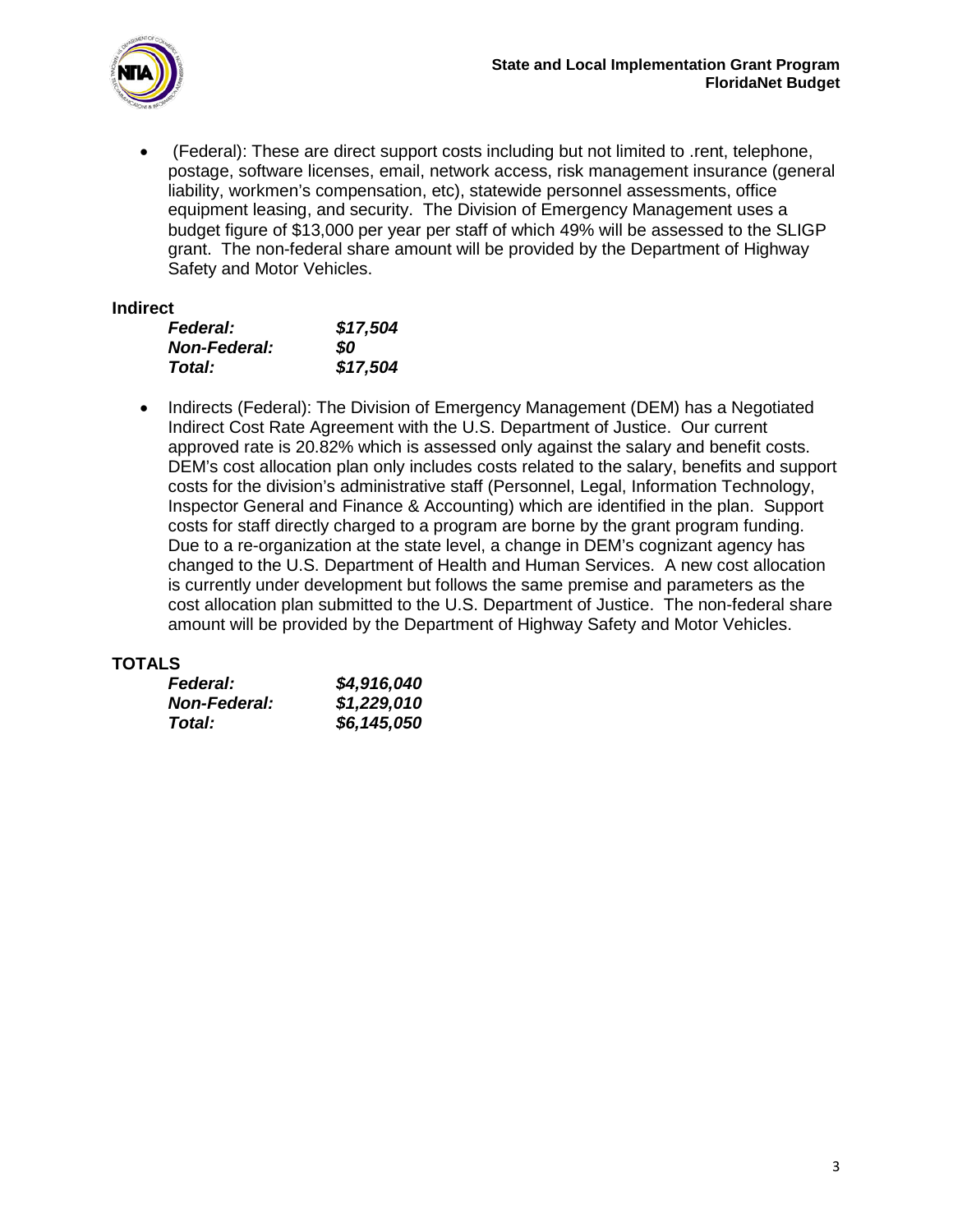#### **BUDGET INFORMATION - Non-Construction Programs**

#### **Grant Program Catalog of Federal Estimated Unobligated Funds New or Revised Budget Function or Domestic Assistance** Activity Number Non-Federal Non-Federal Federal Federal Total  $(a)$  $(b)$  $(c)$  $(d)$  $(e)$  $(1)$  $(g)$ 1. State and Local 11.549 \$ \$ \$ 4,916,040.00 \$  $1,229,010.00$  \$ 6,145,050.00 Implementation Grant Program  $2.$ 3. 4. **Totals**  $\boldsymbol{s}$ \$ l\$ 4,916,040.00 \$ 5.  $1,229,010.00$  \$ 6,145,050.00

**SECTION A - BUDGET SUMMARY** 

Standard Form 424A (Rev. 7-97)

Prescribed by OMB (Circular A -102) Page 1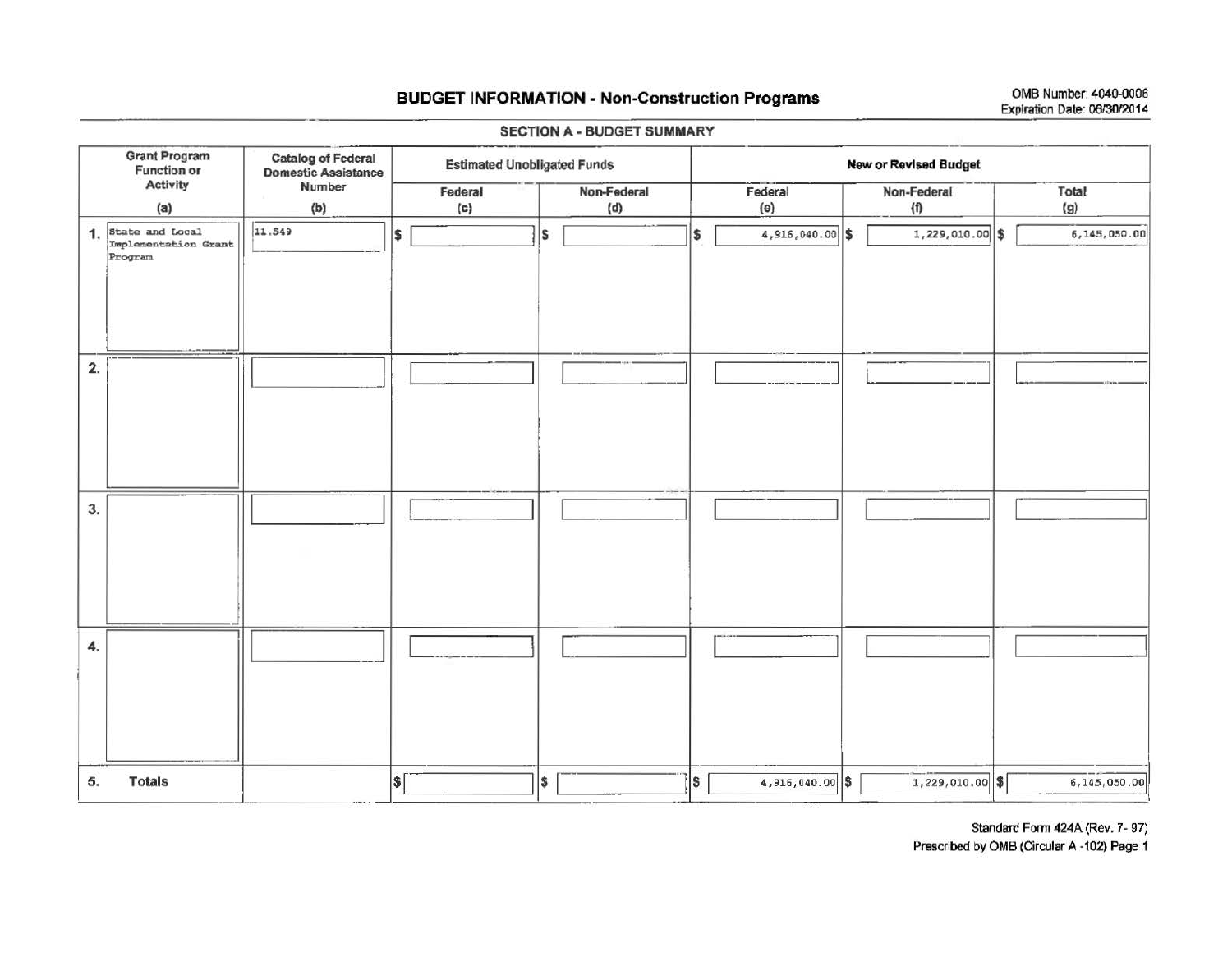#### **SECTION B - BUDGET CATEGORIES**

| 6. Object Class Categories             |                                                                     | Total        |                                                  |     |     |                    |
|----------------------------------------|---------------------------------------------------------------------|--------------|--------------------------------------------------|-----|-----|--------------------|
|                                        | (1)<br>State and Local<br>Implementation Grant<br>Program<br>year 1 | (2)          | GRANT PROGRAM, FUNCTION OR ACTIVITY<br>$y$ car 2 | (3) | (4) | (5)                |
| a. Personnel                           | \$                                                                  | 41,669.00 \$ | $16, 125.71$ \$                                  |     | \$  | \$52,779.00        |
| b. Fringe Benefits                     |                                                                     | 1,935.00     | 6,033.38                                         |     |     | 31, 293.00         |
| c. Travel                              |                                                                     | 9,217.00     | 498.56                                           |     |     | 4,000,00           |
| d. Equipment                           |                                                                     | 0.00         | 0.00                                             |     |     |                    |
| e. Supplies                            |                                                                     | 1,956.00     | 2,747.76                                         |     |     | 1,800,00           |
| f. Contractual                         |                                                                     | 0.00         | 462,543.33                                       |     |     | 6,018,564.00       |
| g. Construction                        |                                                                     | 0.00         | 0.00                                             |     |     |                    |
| h. Other                               |                                                                     | 30,000.00    | 0.00                                             |     |     | 19,110.00          |
| i. Total Direct Charges (sum of 6a-6h) |                                                                     | 84,777.00    | 487,948.74                                       |     |     | 56,127,546.00      |
| j. Indirect Charges                    |                                                                     | 5,074.00     | 3,809.31                                         |     |     | s17504.00          |
| k. TOTALS (sum of 6i and 6j)           | \$                                                                  | 89,851.00 \$ | 491,758.05 \$                                    |     | \$  | $s_{4,145,050,00}$ |
| 7. Program Income                      | \$                                                                  | \$           |                                                  | \$  | \$  | \$                 |

Prescribed by OMB (Circular A-102) Page 1A